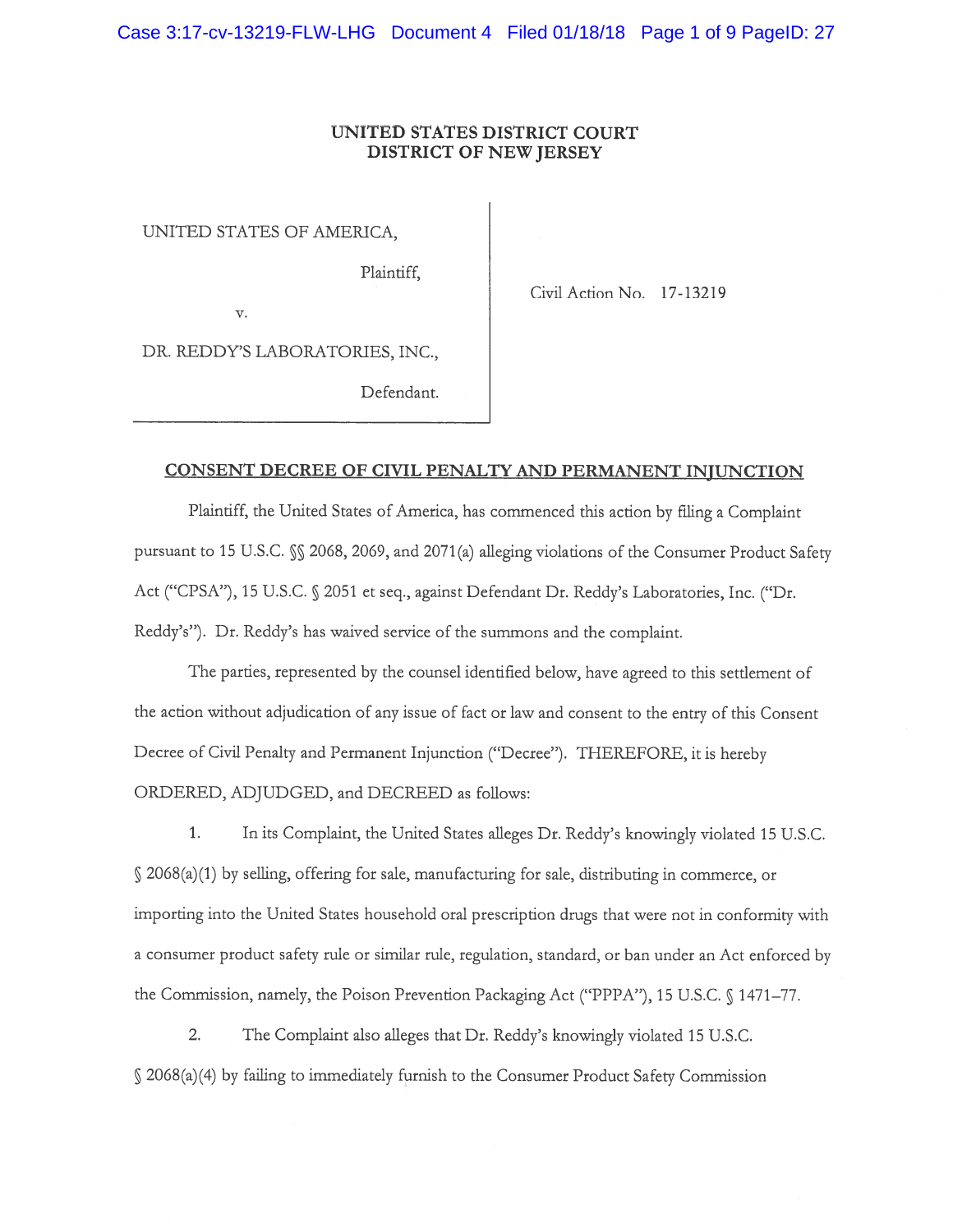("CPSC" or "Commission") the information required by <sup>15</sup> U.S.C. 2064(b). The Complaint alleges that Dr. Reddy's obtained information that reasonably supported the conclusion that household oral prescription drugs packaged in non-child resistant blister packs that Dr. Reddy's imported and distributed (1) failed to comply with any rule, regulation, standard, or ban under the CPSA or any Act enforced by the Commission, namely, the PPPA; (2) contained <sup>a</sup> defect which could create <sup>a</sup> substantial product hazard; and (3) created an unreasonable risk of serious injury or death.

3. The Complaint further alleges that Dr. Reddy's knowingly violated 15 U.S.C. § 2068(a)(6) by falling to comply with the genera<sup>l</sup> conformity certification requirements of <sup>15</sup> U.S.C. 2063(a), which requires <sup>a</sup> certification based on <sup>a</sup> test of each product or upon <sup>a</sup> reasonable testing program, that such product complies with all rules, bans, standards, or regulations applicable to the product under the CPSA or an Act enforced by the Commission, namely, the PPPA.

4. This Court has jurisdiction of this matter pursuant to 28 U.S.C.  $\%$  1331, 1345, 1355(a) and 15 U.S.C.  $\mathcal{N}$  2069(a), 2071(a). Venue in this district is proper under 28 U.S.C. 1391(b), (c) and 1395(a).

5. The Complaint states <sup>a</sup> claim upon which relief may be granted under the Consumer Product Safety Act, <sup>15</sup> U.S.C. §S 2068(a), 2069(a), 2071(a).

6. Dr. Reddy's enters into this Decree freely and without coercion. Dr. Reddy's further acknowledges that it has read the provisions of this Decree and is prepared and able to abide by them.

7. The United States believes settlement of this case on the terms described below is in the public interest and that injunctive relief is necessary to preven<sup>t</sup> future violations of the CPSA.

8. Dr. Reddy's does not admit that the law has been violated and believes settlement is appropriate to avoid the time and expense of litigation.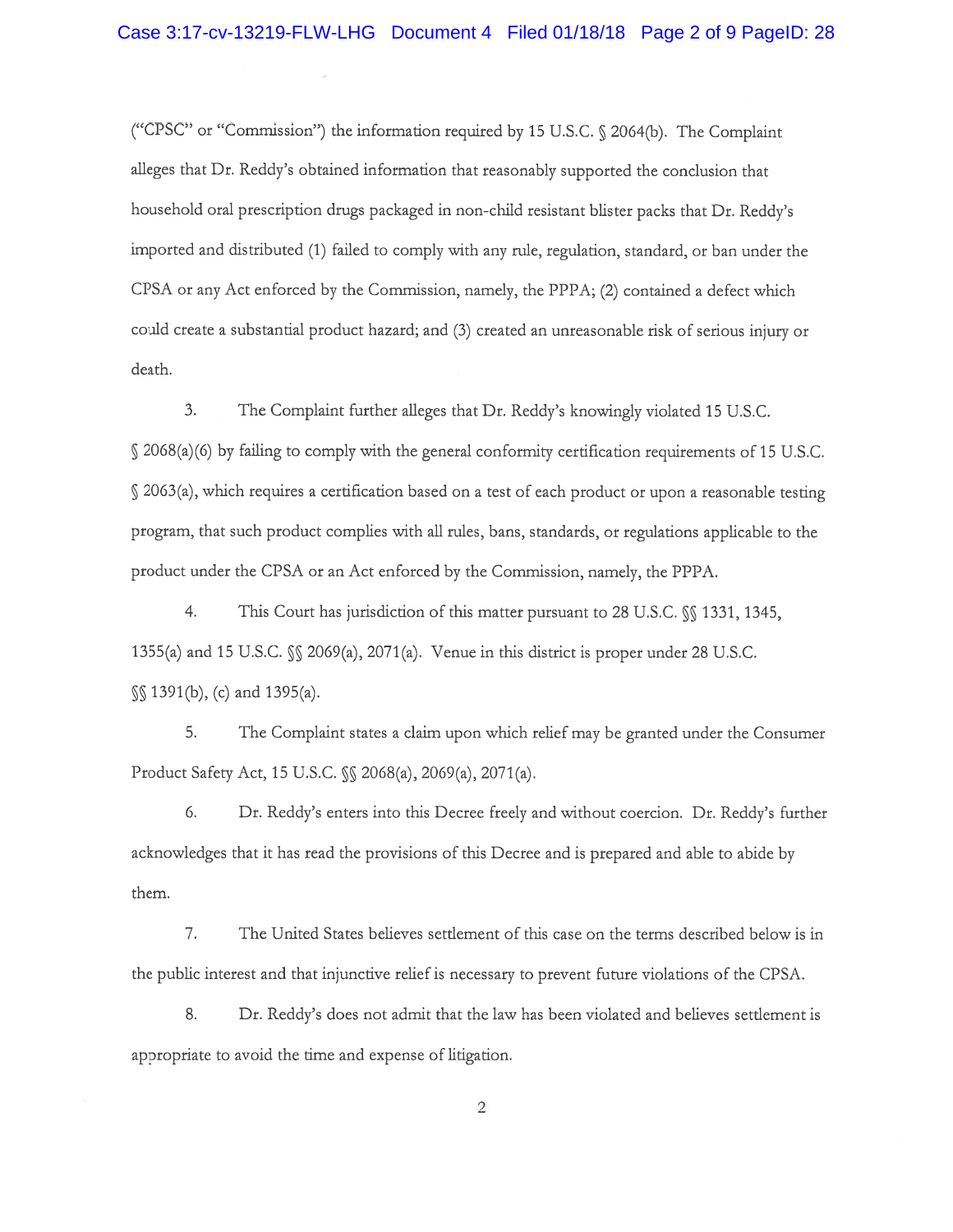9. Dr. Reddy's admits that this Court has personal and subject-matter jurisdiction of this matter, and that venue in this district is proper.

10. Dr. Reddy's waives any claim that it may hold under the Equal Access to Justice Act, 28 U.S.C. § 2412, concerning the prosecution of this action through the date this Decree is entered by the Court. All parties agree to bear their own fees, costs, and attorney's fees.

#### CIVIL PENALTY

11. Dr. Reddy's shall pay five million dollars (\$5,000,000) to the United States as <sup>a</sup> civil penalty pursuan<sup>t</sup> to 15 U.S.C. 2069. Within fourteen (14) calendar days after entry of this Decree, Dr. Reddy's will pay the civil penalty paymen<sup>t</sup> in the form of an electronic fund transfer in accordance with the procedures specified by the Consumer Protection Branch, Civil Division, U.S. Department of Justice, Washington, DC 20530.

12. In the event of any default in paymen<sup>t</sup> required in Paragraph 11, the entire unpaid amount shall constitute <sup>a</sup> debt due and immediately owing by Dr. Reddy's to the United States, and interest shall accrue and be paid by Dr. Reddy's at the federal legal rate of interest set forth at 2\$ U.S.C. § 1961 from the date of default until the payment has been paid in full.

13. Dr. Reddy's relinquishes all dominion, control, and tide to the funds paid to the fullest extent permitted by law. Dr. Reddy's shall make no claim to or demand for return of the funds, directly or indirectly, through counsel or otherwise.

14. The judgment amount set forth in this Section represents <sup>a</sup> civil penalty owed to the United States Government, is not compensation for actual pecuniary loss, and, therefore, is not subject to discharge under the Bankruptcy Code pursuant to 11 U.S.C.  $\S$  523(a)(7).

### INJUNCTIVE RELIEF

15. Dr. Reddy's shall comply with the PPPA, 15 U.S.C.  $\setminus$  1471–77, and sections 19(a)(1), 19(a)(4, and 19(a)(6) of the CPSA, 15 U.S.C. 206\$(a)(1), (a)(4), and (a)(6), with respec<sup>t</sup> to any

3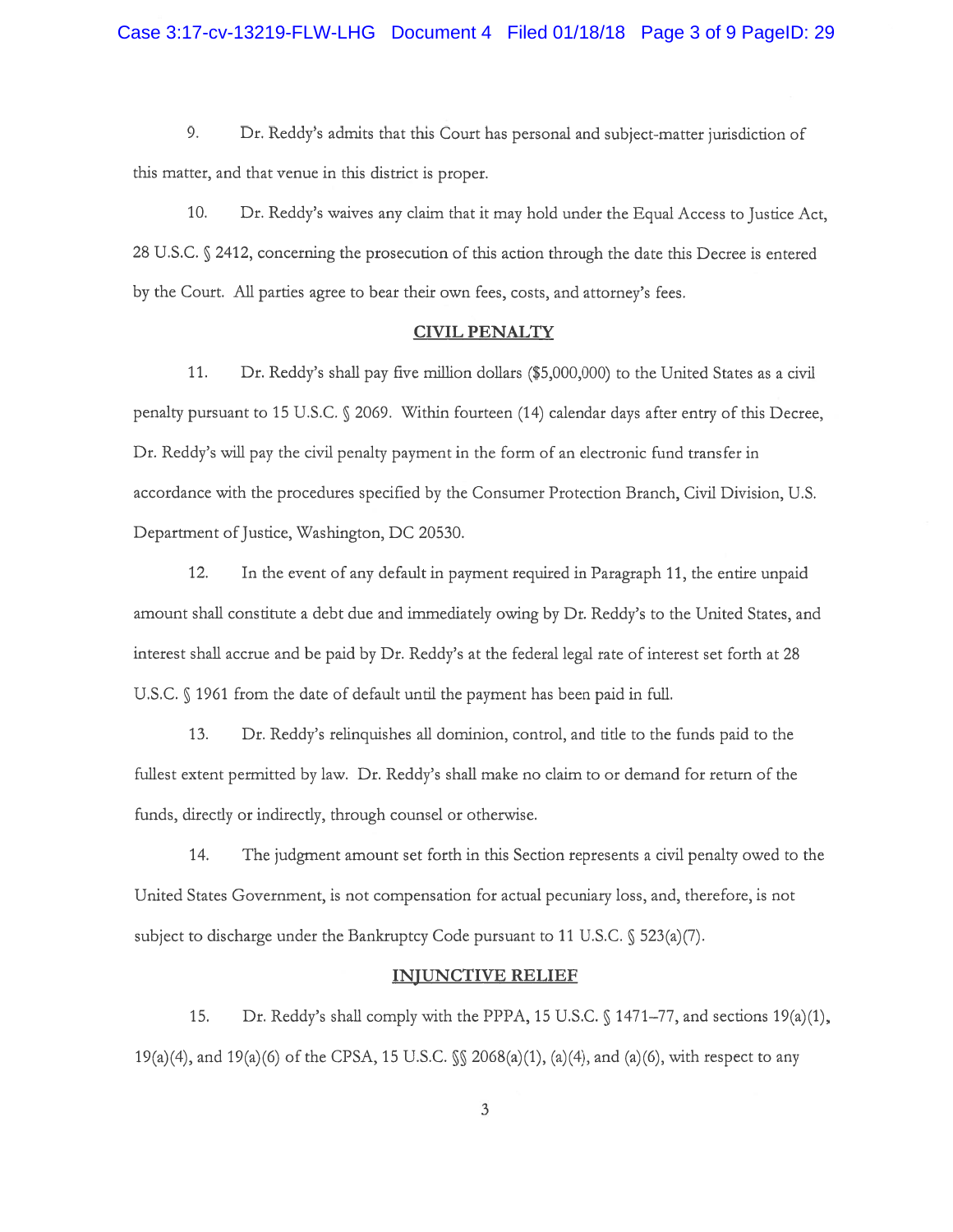household oral prescription drug product imported, manufactured, distributed, or sold by Dr. Reddy's that requires special packaging under 16 C.F.R. § 1700.14.

16. Dr. Reddy's shall implement and shall maintain <sup>a</sup> compliance program designed to ensure compliance with the PPPA and CPSA that, at <sup>a</sup> minimum, contains the following elements:

a. written standards, policies, and procedures including those designed to ensure that information that may relate to or impact PPPA or CPSA compliance is conveyed effectively to personnel responsible for such compliance;

b. <sup>a</sup> mechanism for confidential employee reporting of PPPA or CPSA compliance-related questions or concerns to either <sup>a</sup> compliance officer or to another senior manager with authority to act as necessary;

c. procedures that provide for the appropriate forwarding to CPSC Office of Compliance personnel of all information, that is not otherwise protected by the attorney-client privilege or the attorney work product and described in <sup>a</sup> privilege log provided to CPSC Office of Compliance personnel, that may relate to, or impact, PPPA or CPSA compliance, including but not limited to information relating to the packaging of oral prescription drugs, whether an injury is referenced or not;

d. procedures for reviewing claims and reports for PPPA or CPSA compliance concerns and for implementing corrective and preventive actions when PPPA or CPSA compliance deficiencies or violations are identified;

e. effective communication of company compliance-related policies and procedures regarding the PPPA and the CPSA to all applicable employees through training programs or otherwise;

f. senior managemen<sup>t</sup> responsibility for compliance and accountability for violations of the PPPA and the CPSA;

4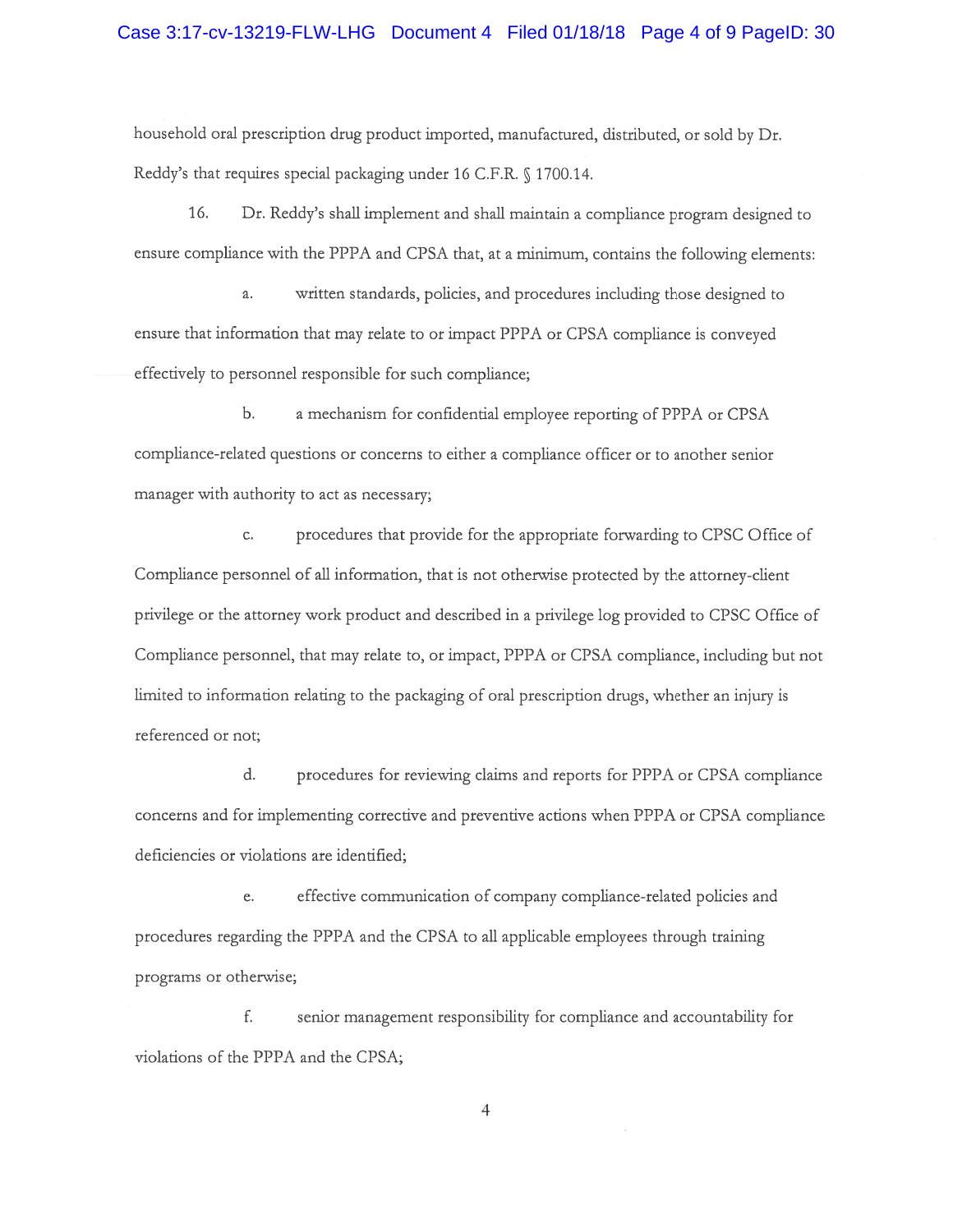g. oversight of PPPA and CPSA compliance by <sup>a</sup> Dr. Reddy's governing body; and

h. retention of all records reasonably related to compliance with the PPPA and the CPSA for at least five (5) years and availability of such records to CPSC staff upon request.

17. With respec<sup>t</sup> to any household oral prescription drug product imported, manufactured distributed or sold by Dr. Reddy's that requires special packaging under 16 C.F.R. 1700.14, Dr. Reddy's shall maintain and enforce <sup>a</sup> system of internal controls and procedures designed to ensure that;

a. information required by law to be disclosed by Dr. Reddy's to the CPSC is recorded, processed, and reported in accordance with applicable law;

b. all reporting made to the CPSC is timely, truthful, complete, and accurate; and

c. promp<sup>t</sup> disclosure is made to Dr. Reddy's managemen<sup>t</sup> of any material deficiencies or material weaknesses in the design or operation of such internal controls that are reasonably likely to adversely affect in any material respec<sup>t</sup> Dr. Reddy's ability to record, process, and repor<sup>t</sup> to the CPSC in accordance with applicable law.

18. Upon reasonable request of CPSC staff, Dr. Reddy's shall cooperate fully and truthfully with CPSC staff and shall make available all information, materials, and personnel reasonably necessary for CPSC staff to evaluate Dr. Reddy's compliance with the terms of this Decree, subject to applicable privileges, and with provisions for maintaining the confidentiality of confidential information in accordance with 15 U.S.C.  $\S$  2055.

## MISCELLANEOUS PROVISIONS

19. Dr. Reddy's shall ensure compliance with this Decree by providing <sup>a</sup> copy of this Decree to all employees with direct oversight and/or responsibility for compliance with the PPPA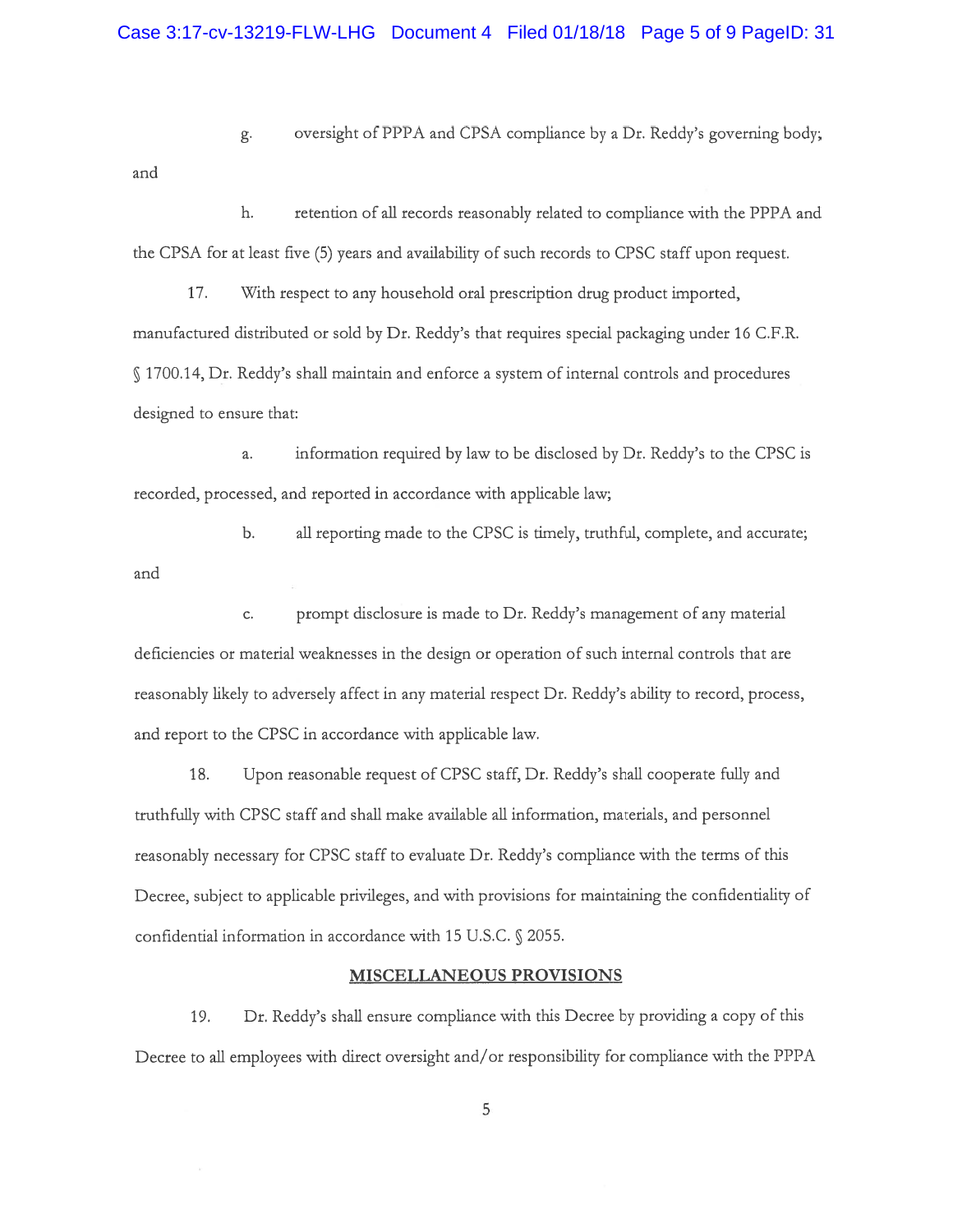and the CPSA and require those employees to certify in writing that they have read this Decree.

20. This Decree shall be binding on the successors and assigns of Dr. Reddy's, and any such successors and assigns shall be subject to the terms of this Decree.

21. For <sup>a</sup> period of five (5) years from the entry of this Decree by the Court, Dr. Reddy's shall notify the CPSC General Counsel in writing within thirty (30) calendar days after any reorganization, consolidation, merger, acquisition, dissolution, assignment, sale, transfer, or similar transaction or series of transactions resulting in <sup>a</sup> successor entity to Dr. Reddy's, the transfer or disposition of substantially all of the assets of Dr. Reddy's, or any other changes in corporate structure that Dr. Reddy's determines in good faith may affect compliance obligations arising out of this Decree.

22. Dr. Reddy's shall notify the CPSC General Counsel in writing within fourteen (14) calendar days after any change in the person to which communications from the CPSC should be addressed.

23. The provisions of this Decree are separate and severable from one another. If any provision is stayed or determined to be invalid, the remaining provisions shall remain in full force and effect.

24. This Court retains jurisdiction of this matter for the purpose of enabling any of the parties to this Decree to apply to the Court at any time for such further orders or directives as may be necessary or appropriate for the enforcement of compliance therewith, or for the punishment of violations thereof.

25. The United States shall be reimbursed by Dr. Reddy's for reasonable costs and attorneys' fees upon succeeding in <sup>a</sup> suit to enforce this Decree.

26. The parties, by their respective counsel, hereby consent to entry of the foregoing Decree, which shall constitute <sup>a</sup> final judgment and Order in this matter. The parties further

6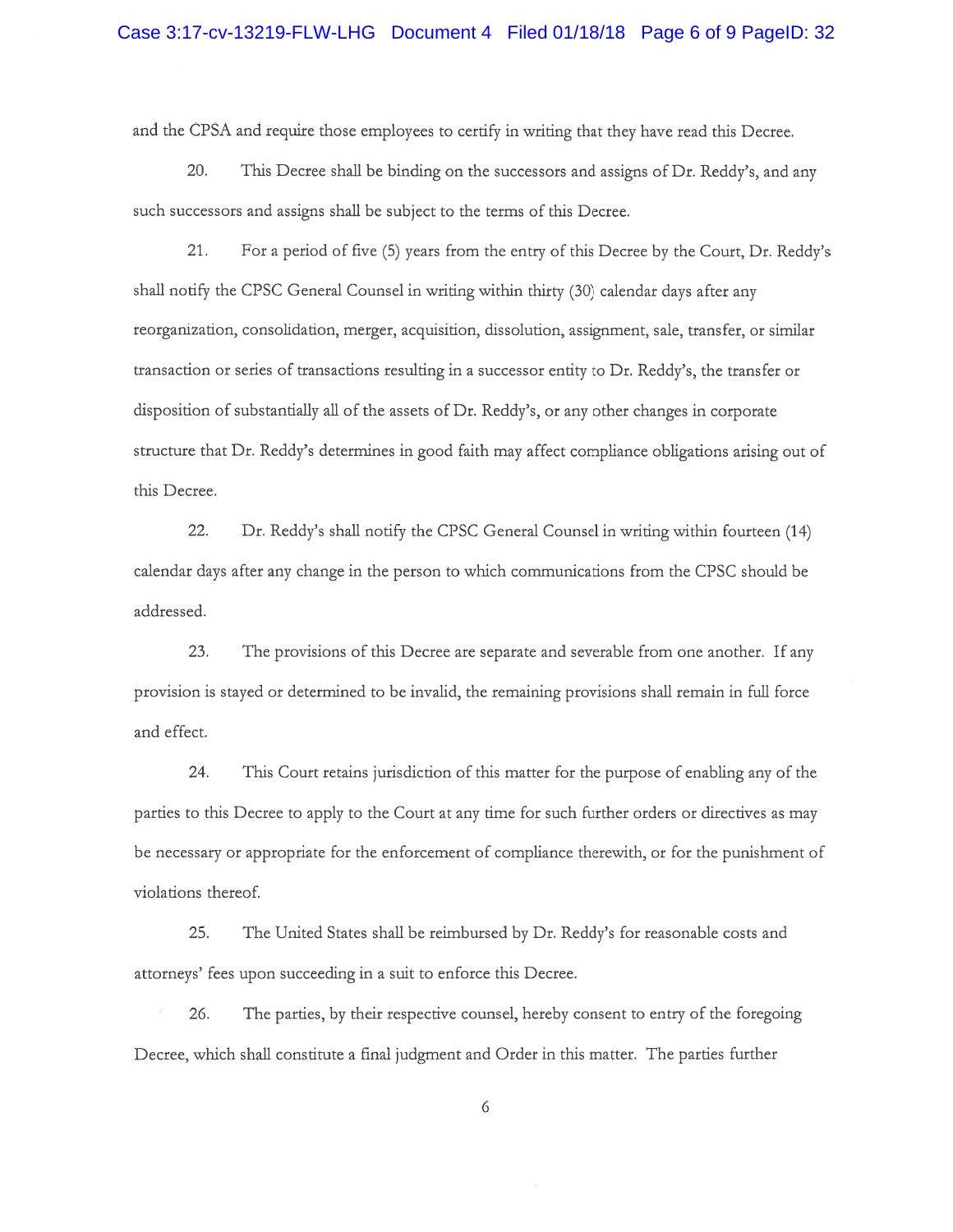stipulate and agree that the entry of the foregoing Decree shall constitute full, complete, and final settlement of this action.  $c/t$  c  $2c/s$ 

SO ORDERED this  $\boxed{0}$  day of  $\frac{1}{2}$ . ruery, 2017

United States District Judge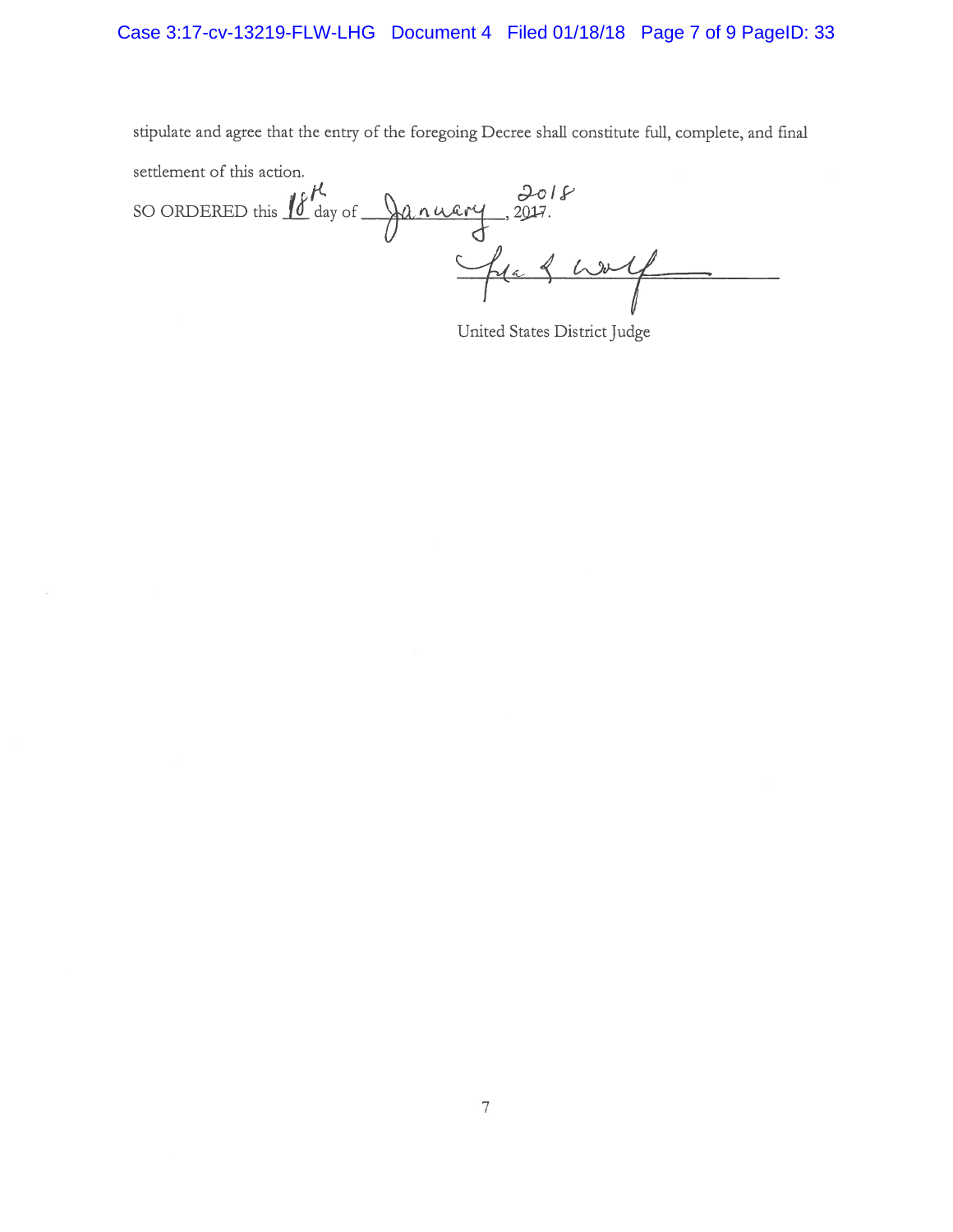WILLIAM E. FITZPATRICK Acting United States Attorney

CHARLES GRAYBOW VANESSA M. BRILL

CHAD A. READLER Acting Assistant Attorney General Civil Division

Deputy Asssitant Attorney General Morgan, Lewis & Bockius LLP

GUSTAV W. EYLER Philadelphia, PA 19103 Acting Director Consumer Protection Branch

JILL?. FURMAN Deputy Director

CLAUDE F. SCOTT SHANNON L. PEDERSEN Trial Attorneys Consumer Protection Branch U.S. Department of Justice P.O. Box 386, Washington, DC 20044

JUDITH A. AMQROSA Assistant United States Attorney Eastern District of Pennsylvania

OF COUNSEL:

PATRICIA HANZ General Counsel U.S. Consumer Product Safety Commission

MELISSA V. HAMPSHIRE Assistant General Counsel U.S. Consumer Product Safety Commission

FOR THE UNITED STATES: FOR DR. REDDY'S LABORATORIES, INC.;

Assistant United States Attorney Vice President and Regional General Counsel Dr. Reddy's Daboratories, Inc.

.- . --

LISAC. LAYKSTRA ETHAN P. DAVIS **Attorney for Dr. Reddy's Laboratories**, Inc. 1701 Market Street